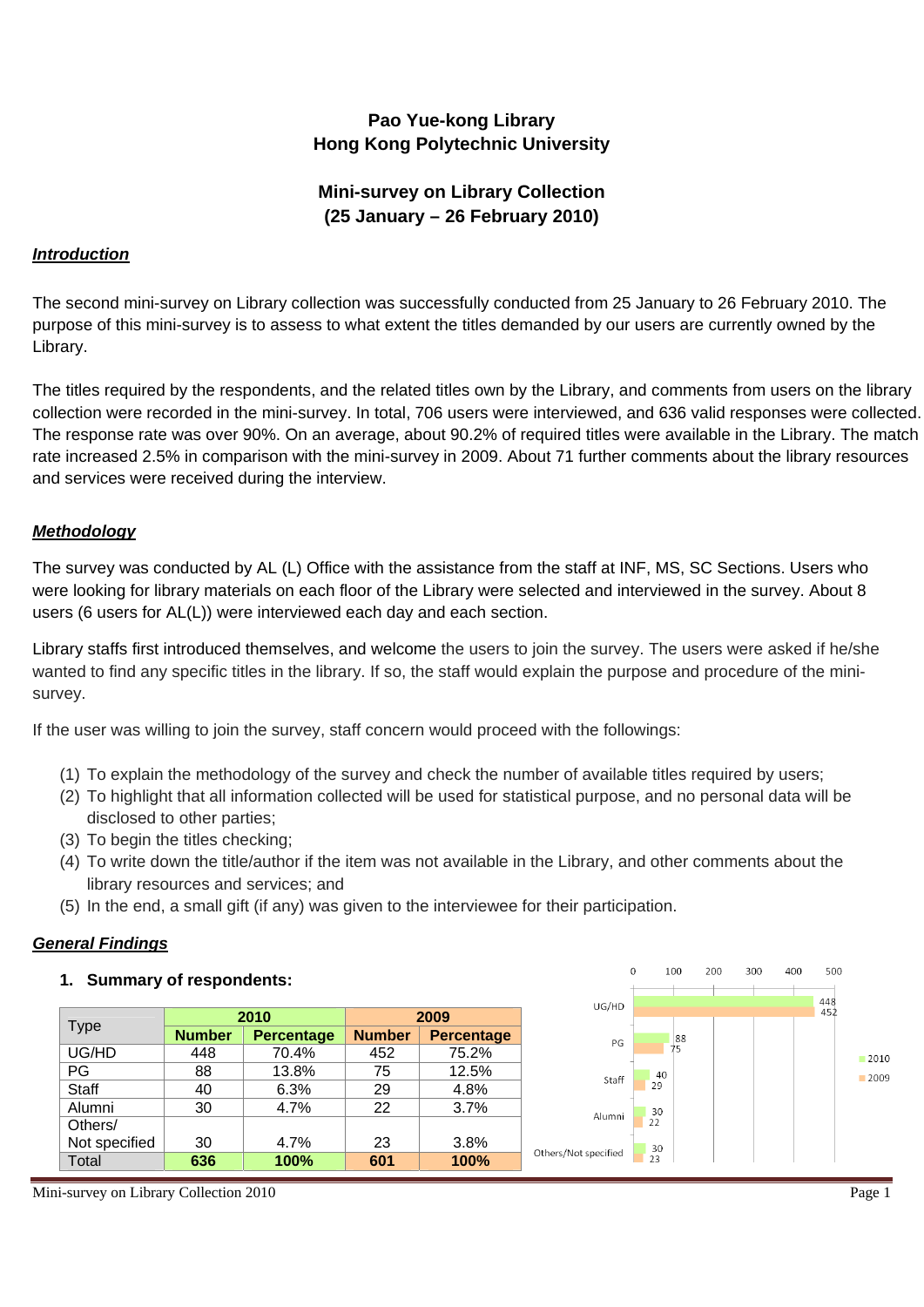The respondent distribution pattern was very similar to the survey in 2009. The largest percentage (70.4 %) respondents came from undergraduate/High Diploma students while the least percentage (4.7%) respondents were from alumni. The distribution pattern reflects the general user groups in our library.



### **2. Summary of required titles by material types:**

From the above table, there was a significant increase in the required AV titles (from 8.7 %to 16.1%) in comparison with the data in 2009. However, the required percentage of database titles was decreased from 11.2% to 1.6%. This may reflect more remote access via internet for database searching.

## **3. Summary of required titles available in Library collection:**

|               |                  |                   |                  |                   |          | $0.0\%$ | 25.0% | 50.0% | 75.0% |                | 100.0% |
|---------------|------------------|-------------------|------------------|-------------------|----------|---------|-------|-------|-------|----------------|--------|
|               |                  | 2010              |                  | 2009              |          |         |       |       |       |                |        |
| <b>Type</b>   | <b>Available</b> |                   | <b>Available</b> |                   | Book     |         |       |       |       | 92.4%<br>90.2% |        |
|               | title            | <b>Percentage</b> | title            | <b>Percentage</b> |          |         |       |       |       |                |        |
| <b>Book</b>   | 1416             | 92.4%             | 1338             | 90.2%             | Journal  |         |       |       |       | 87.1%<br>85.3% |        |
| Journal       | 311              | 87.1%             | 422              | 85.3%             |          |         |       |       |       | 83.4%          | 2010   |
| AV            | 311              | 83.4%             | 178              | 79.5%             | AV       |         |       |       |       | 79.5%          | 2009   |
| Database      | 34               | 94.4%             | 242              | 84.0%             | Database |         |       |       |       |                | 94.4%  |
| <b>Others</b> | 14               | 100.0%            | 70               | 90.9%             |          |         |       |       |       | 84.0%          |        |
| Total         | 2086             | 90.2%             | 2250             | 87.7%             | Others   |         |       |       |       | 90.9%          | 100.0% |

 $\sim$ 

 $-1 - 1$ 

 $-1 - 1 - 1$ 

 $- - - - -$ 

and and

In 2010, it was good to note that the availability percentage of the required titles increased by 2.5% to 90.2% compared with the data in 2009.

## *Results by Patron Types*

More detailed information among different user groups are shown in the following tables and figures.

## **1. Undergraduates/ Higher Diploma students**

## 1.1 Allocation of required resources

|             | 2010                     |                                     | 2009                     |                                     |  |
|-------------|--------------------------|-------------------------------------|--------------------------|-------------------------------------|--|
| UG/HD       | <b>Required</b><br>title | $%$ of<br><b>Required</b><br>titles | <b>Required</b><br>title | $%$ of<br><b>Required</b><br>titles |  |
| <b>Book</b> | 1067                     | 66.8%                               | 1087                     | 62.1%                               |  |
| Journal     | 250                      | 15.6%                               | 315                      | 18.0%                               |  |
| AV          | 258                      | 16.1%                               | 163                      | 9.3%                                |  |
| Database    | 18                       | 1.1%                                | 150                      | 8.6%                                |  |



Mini-survey on Library Collection 2010 Page 2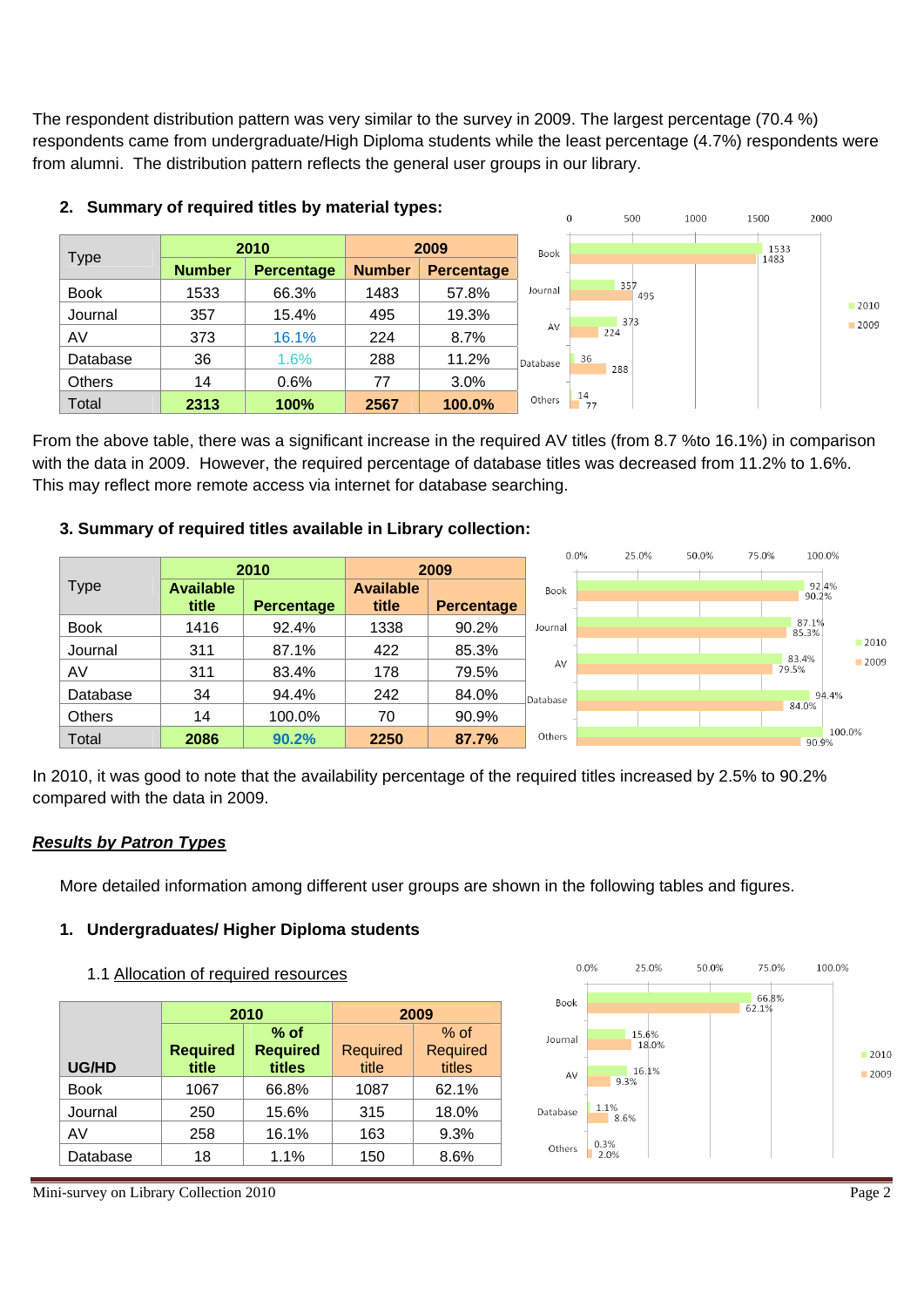| Others |      | 0.3% | 35   | 2.0% |
|--------|------|------|------|------|
| Total  | 1598 | 100% | 1750 | 100% |

## 1.2 Availability of required titles by resource type

|               | 2010                      |                                      | 2009                      |                                      |  |
|---------------|---------------------------|--------------------------------------|---------------------------|--------------------------------------|--|
| <b>UG/HD</b>  | <b>Available</b><br>title | $%$ of<br><b>Available</b><br>titles | <b>Available</b><br>title | $%$ of<br><b>Available</b><br>titles |  |
| <b>Book</b>   | 973                       | 91.2%                                | 989                       | 91.0%                                |  |
| Journal       | 220                       | 88.0%                                | 261                       | 82.9%                                |  |
| AV            | 215                       | 83.3%                                | 145                       | 89.0%                                |  |
| Database      | 18                        | 100.0%                               | 125                       | 83.3%                                |  |
| <b>Others</b> | 5                         | 100.0%                               | 34                        | 97.1%                                |  |
| Total         | 1431                      | 92.5%                                | 1554                      | 88.7%                                |  |



## **2. Postgraduates**

## 2.1 Allocation of required resources

|               | 2010                     |                                     | 2009                     |                                     |  |
|---------------|--------------------------|-------------------------------------|--------------------------|-------------------------------------|--|
| <b>PG</b>     | <b>Required</b><br>title | $%$ of<br><b>Required</b><br>titles | <b>Required</b><br>title | $%$ of<br><b>Required</b><br>titles |  |
| <b>Book</b>   | 269                      | 72.1%                               | 230                      | 50.4%                               |  |
| Journal       | 72                       | 19.3%                               | 94                       | 20.6%                               |  |
| AV            | 26                       | 7.0%                                | 25                       | 5.5%                                |  |
| Database      | 6                        | 1.6%                                | 82                       | 18.0%                               |  |
| <b>Others</b> |                          |                                     | 25                       | 5.5%                                |  |
| <b>Total</b>  | 373                      | 100%                                | 456                      | 100%                                |  |

## 2.2 Availability of required titles by resource type

|               | 2010                      |                                      | 2009                      |                                      |  |
|---------------|---------------------------|--------------------------------------|---------------------------|--------------------------------------|--|
| <b>PG</b>     | <b>Available</b><br>title | $%$ of<br><b>Available</b><br>titles | <b>Available</b><br>title | $%$ of<br><b>Available</b><br>titles |  |
| <b>Book</b>   | 251                       | 93.3%                                | 210                       | 91.3%                                |  |
| Journal       | 62                        | 86.1%                                | 85                        | 90.4%                                |  |
| AV            | 22                        | 84.6%                                | 18                        | 72.0%                                |  |
| Database      | 6                         | 100.0%                               | 68                        | 82.9%                                |  |
| <b>Others</b> |                           |                                      | 24                        | 96.0%                                |  |
| Total         | 341                       | 91.0%                                | 405                       | 86.5%                                |  |

## **3. Staff**

3.1 Allocation of required resources



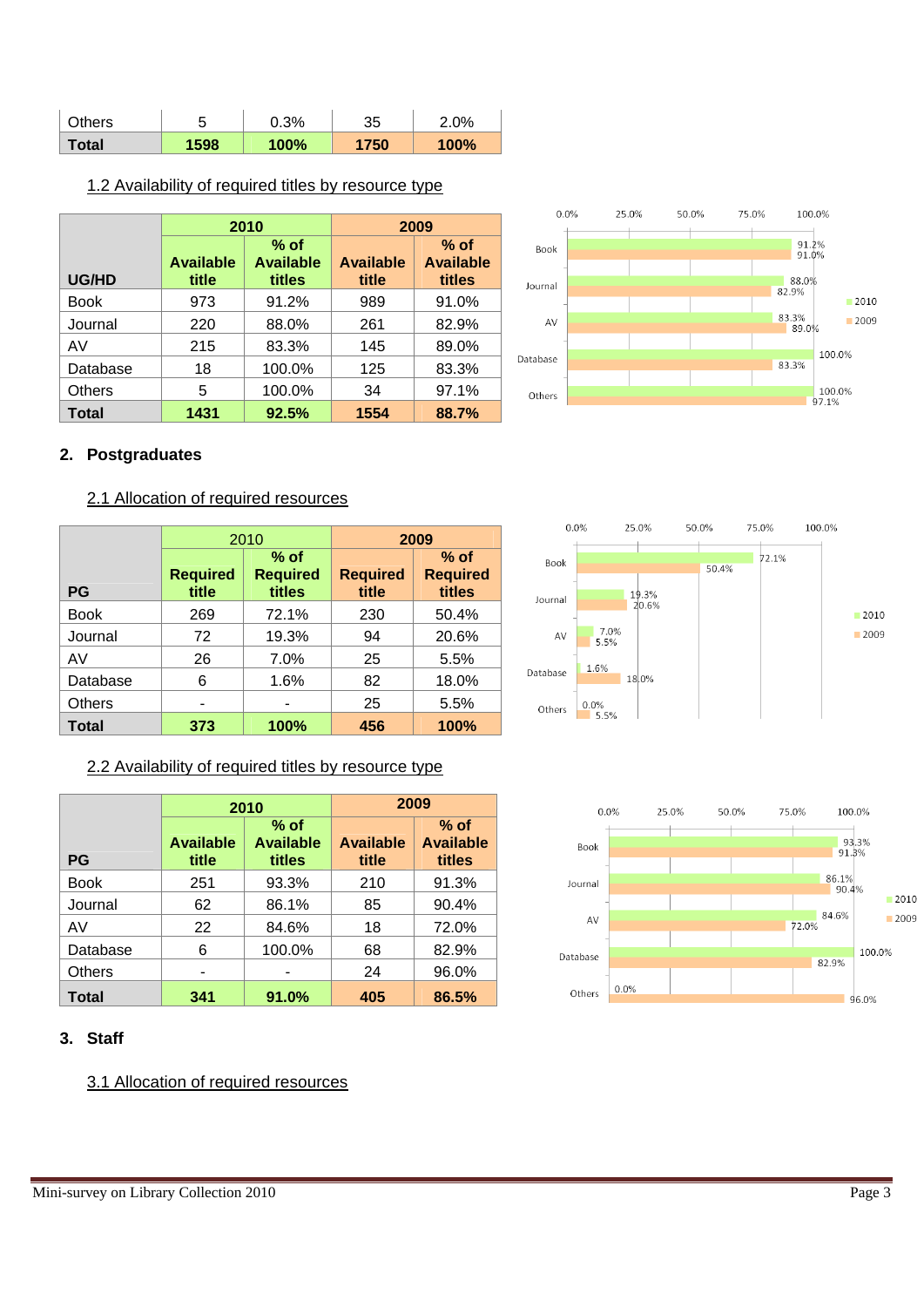|               | 2010                     |                                     | 2009                     |                              |
|---------------|--------------------------|-------------------------------------|--------------------------|------------------------------|
| <b>Staff</b>  | <b>Required</b><br>title | $%$ of<br><b>Required</b><br>titles | <b>Required</b><br>title | $%$ of<br>Required<br>titles |
| <b>Book</b>   | 93                       | 50.5%                               | 51                       | 49.5%                        |
| Journal       | 29                       | 15.8%                               | 34                       | 33.0%                        |
| AV            | 46                       | 25.0%                               | 8                        | 7.8%                         |
| Database      | 11                       | 6.0%                                | 10                       | 9.7%                         |
| <b>Others</b> | 5                        | 2.7%                                |                          |                              |
| Total         | 184                      | 100%                                | 103                      | 100%                         |



## 3.2 Availability of required titles by resource type

|              | 2010                      |                                      | 2009                      |                                      |
|--------------|---------------------------|--------------------------------------|---------------------------|--------------------------------------|
| <b>Staff</b> | <b>Available</b><br>title | $%$ of<br><b>Available</b><br>titles | <b>Available</b><br>title | $%$ of<br><b>Available</b><br>titles |
| Book         | 91                        | 97.8%                                | 43                        | 84.3%                                |
| Journal      | 24                        | 82.8%                                | 30                        | 88.2%                                |
| AV           | 37                        | 80.4%                                | 7                         | 87.5%                                |
| Database     | 9                         | 81.8%                                | 10                        | 100.0%                               |
| Others       | 5                         | 100.0%                               |                           |                                      |
| Total        | 166                       | 88.6%                                | 90                        | 90.0%                                |



## **4. Alumni**

#### 4.1 Allocation of required resources

|               | 2010                     |                                     | 2009                     |                                     |
|---------------|--------------------------|-------------------------------------|--------------------------|-------------------------------------|
| <b>Alumni</b> | <b>Required</b><br>title | $%$ of<br><b>Required</b><br>titles | <b>Required</b><br>title | $%$ of<br><b>Required</b><br>titles |
| <b>Book</b>   | 51                       | 68.9%                               | 42                       | 36.5%                               |
| Journal       | 5                        | 6.8%                                | 13                       | 11.3%                               |
| AV            | 17                       | 23.0%                               | 22                       | 19.1%                               |
| Database      |                          | 1.4%                                | 21                       | 18.3%                               |
| <b>Others</b> |                          |                                     | 17                       | 14.8%                               |
| Total         | 74                       | 100%                                | 115                      | 100%                                |



## 4.2 Availability of required titles by resource type (in descending order)

|                 |                           | 2010                                 |                           | 2009                                 |  |  |
|-----------------|---------------------------|--------------------------------------|---------------------------|--------------------------------------|--|--|
| <b>Alumni</b>   | <b>Available</b><br>title | $%$ of<br><b>Available</b><br>titles | <b>Available</b><br>title | $%$ of<br><b>Available</b><br>titles |  |  |
| <b>Book</b>     | 49                        | 96.1%                                | 38                        | 90.5%                                |  |  |
| Journal         | 4                         | 80.0%                                | 13                        | 100.0%                               |  |  |
| AV              | 13                        | 76.5%                                |                           | 31.8%                                |  |  |
| <b>Database</b> |                           | 100.0%                               | 21                        | 100.0%                               |  |  |
| <b>Others</b>   |                           |                                      | 12                        | 70.6%                                |  |  |
| <b>Total</b>    | 67                        | 88.1%                                | 91                        | 78.6%                                |  |  |



Mini-survey on Library Collection 2010 Page 4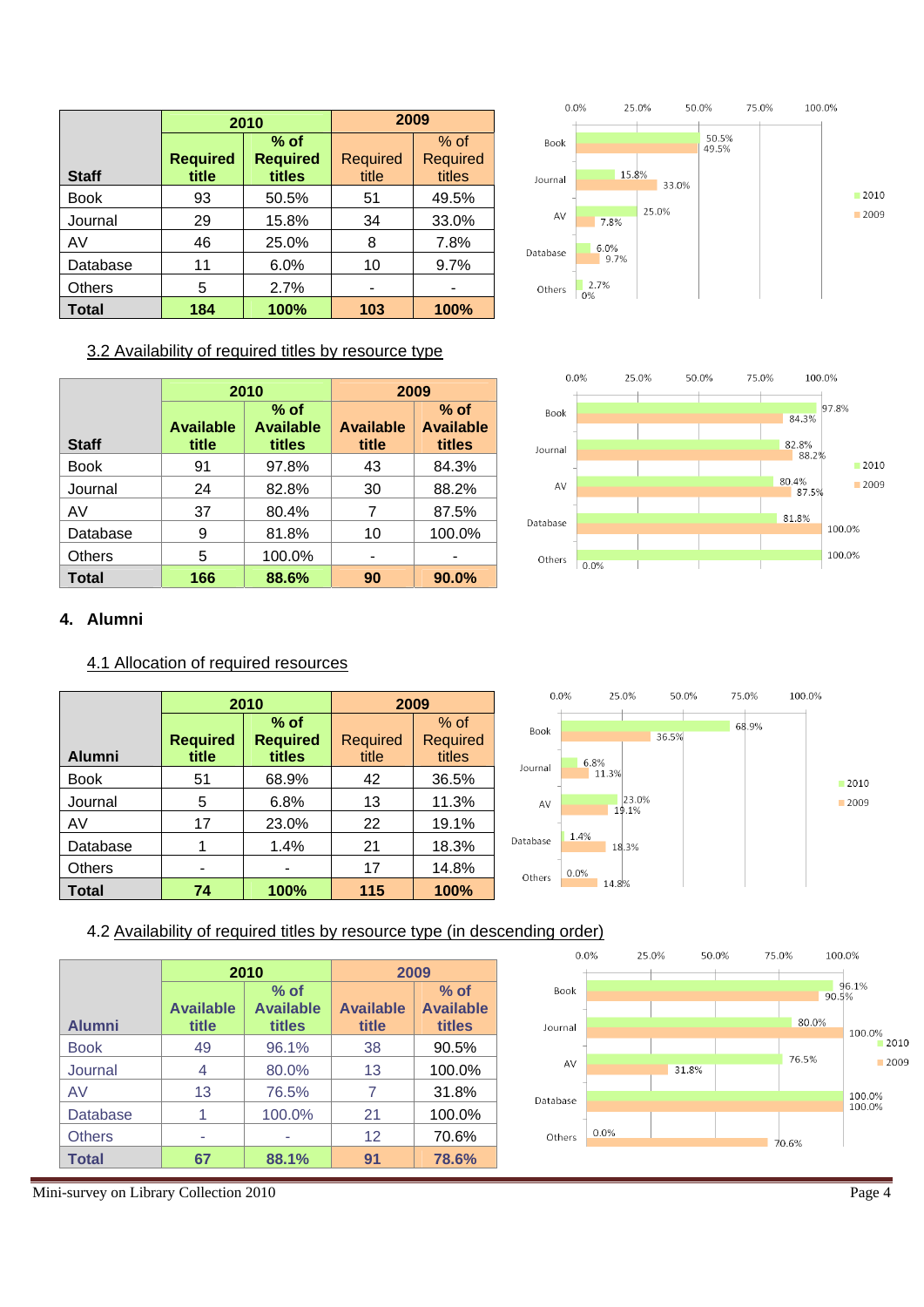## 5. **Other Users / Not Specified**

5.1 Allocation of required resources

|                                 | 2010                     |                                     | 2009                     |                                     |  |
|---------------------------------|--------------------------|-------------------------------------|--------------------------|-------------------------------------|--|
| Others/<br><b>Not Specified</b> | <b>Required</b><br>title | $%$ of<br><b>Required</b><br>titles | <b>Required</b><br>title | $%$ of<br><b>Required</b><br>titles |  |
| <b>Book</b>                     | 53                       | 63.1%                               | 73                       | 51.0%                               |  |
| Journal                         |                          | 1.2%                                | 39                       | 27.3%                               |  |
| AV                              | 26                       | 31.0%                               | 6                        | 4.2%                                |  |
| Database                        |                          |                                     | 25                       | 17.5%                               |  |
| <b>Others</b>                   | 4                        | 4.8%                                |                          |                                     |  |
| <b>Total</b>                    | 84                       | 100%                                | 143                      | 100%                                |  |



### 5.2 Availability of required titles by resource type

|                                 |                           | 2010                                 |                           | 2009                                 |          | 0.0%  | 25.0% | 50.0% | 75.0% | 100.0%        |
|---------------------------------|---------------------------|--------------------------------------|---------------------------|--------------------------------------|----------|-------|-------|-------|-------|---------------|
| Others/<br><b>Not Specified</b> | <b>Available</b><br>title | $%$ of<br><b>Available</b><br>titles | <b>Available</b><br>title | $%$ of<br><b>Available</b><br>titles | Book     |       |       |       | 79.5% | 98.1%         |
| <b>Book</b>                     | 52                        | 98.1%                                | 58                        | 79.5%                                | Journal  |       |       |       | 84.6% | 100.0%        |
| Journal                         |                           | 100.0%                               | 33                        | 84.6%                                |          |       |       |       |       | 2010<br>92.3% |
| AV                              | 24                        | 92.3%                                |                           | 16.7%                                | AV       | 16.7% |       |       |       | 2009          |
| Database                        | ۰                         |                                      | 18                        | 72.0%                                | Database | 0.0%  |       |       |       |               |
| <b>Others</b>                   | 4                         | 100.0%                               | -                         | ٠                                    |          |       |       |       | 72.0% |               |
| <b>Total</b>                    | 81                        | 97.6%                                | 110                       | 63.2%                                | Others   | 0.0%  |       |       |       | 100.0%        |

## *Other comments on Library Collections*

## 1. Unavailable titles

There were 38 books, 10 journals, 36 AVs and 2 reference titles that were not available in our library. The titles are listed as follow. The most frequent items were related to the curriculum teaching materials.

| <b>Books</b>                                                            |                                                                                                |  |  |  |
|-------------------------------------------------------------------------|------------------------------------------------------------------------------------------------|--|--|--|
| <b>Operating System Principles</b>                                      | Engineering mechanics dynamics by Meriam, J.L.<br>6th edition                                  |  |  |  |
| Marketing in Asia                                                       | B de gu shi / Daniel Quinn zhu; Zhou Hejun yi                                                  |  |  |  |
| Integrated retail management 2005, Hougton<br>Mifflin                   | "The study of unsafe behavior of workers in<br>building construction site in HK" Lam C.S. 1999 |  |  |  |
| Building customer relationship & partnership                            | Political economy: the contest of economic ideas /<br>Frank Stilwell.                          |  |  |  |
| Operations, strategy & information technology (6<br>ed)                 | If they give you lined paper, write sideways /<br>Daniel Quinn                                 |  |  |  |
| Managerial accounting                                                   | The Poet, Author: Conwell                                                                      |  |  |  |
| Implementing FMEA in a Collaborative Supply<br><b>Chain Environment</b> | High-frequency trading: a practical guide to<br>algorithmic.                                   |  |  |  |
| China: Learning to belong to a nation                                   | (printed format) : God father                                                                  |  |  |  |
| "Introduction to psychology" by G. Robin South                          | (printed format) : Devil dictionary                                                            |  |  |  |
| Molecular biology, Weaver R.F.                                          | (printed format): Sex and the city                                                             |  |  |  |
| Modified Failure Mode and Effects Analysis                              | Australia/ Lonely Planet 2009, 澳洲/ JTB                                                         |  |  |  |
| Mini-survey on Library Collection 2010                                  | Page 5                                                                                         |  |  |  |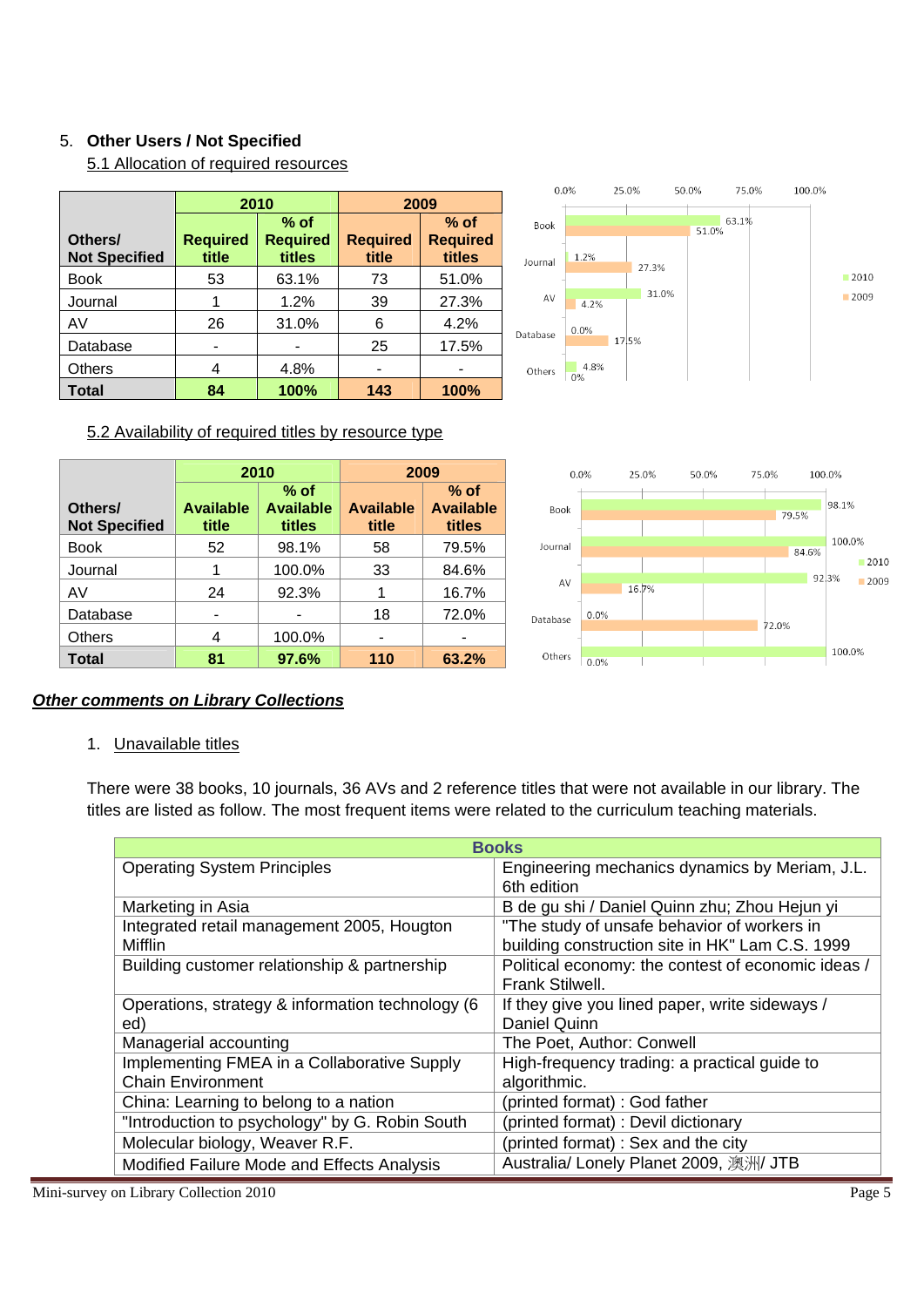| Using Approximate Reasoning                  |                                                |
|----------------------------------------------|------------------------------------------------|
| New Chinese books unavailable                | 我們的地方 · 我們的時間 - 香港社會新論                         |
|                                              | 價值再發現 (remark: the one at lib catalogue is not |
| Fish for life series                         | the one user want)                             |
| North Korea / Lonely Planet                  | 天下無賊 (in book format)                          |
| business ethics - Crane A (2007)             | 歷史大爆炸                                          |
|                                              | 全球政治經濟學:解讀國際經濟秩序 / 羅伯特。吉                       |
| The world is flat, Field Runner, Kite Runner | 爾平著;楊宇光,楊炯譯 (2003)                             |
| <b>Essential of investment</b>               | 紅高梁 (in book format)                           |
| How to start a home-based event planning     |                                                |
| business 2009, Jill Moran                    | 四兩撥千金:黃國英文                                     |
| Psychology of leadership: Some new           |                                                |
| Approaches, Magee                            | 河童旅行素描本                                        |

|  | <b>Journals</b> |  |
|--|-----------------|--|
|--|-----------------|--|

some scientific journal unavailable

Asian perspectives

computer-aided design

Journal on medicine not found

Cancer Nursing Practice

Real Estate Finance Journal, 12(3), 47-52, Mueller, G.R. (1995);

Envisage: A Journal Book of Chinese Media, Vol3, 84-103 (The title is not used in lib catalogue. Instead, Mei jie ni xiang JOOK is used instead. But user said it is not the journal he wants)

Proceedings of the meeting, Tucson; Society of Photo-optical Instrumentation Engineering 1986 "Measure to ..Industry", HK Occupational Safety & Health, Ass. Safety bulletin, Vol. 17 No. 3 May 1999 P.11-12

Air waste water management

| <b>AV</b> items  |                                       |  |  |  |  |
|------------------|---------------------------------------|--|--|--|--|
| Hangover         | <b>Changing</b> = 換命謊言                |  |  |  |  |
| Underworld       | 新進日本動畫作家和電影導演 "新海誠" 的作品, 如            |  |  |  |  |
|                  | "秒速5厘米"                               |  |  |  |  |
| Seven pounds     | 鐵甲奇俠                                  |  |  |  |  |
| District 9       | 我要做 model                             |  |  |  |  |
| The proposal     | 神奇回俠 1 & 2                            |  |  |  |  |
| Public enemies   | <b>Time Traveller's Wife</b>          |  |  |  |  |
| K. J. 音樂人生       | Eagle Eye 鷹眼追擊                        |  |  |  |  |
| Cube DVD         | 猛鬼街系列,娃鬼回魂系列                          |  |  |  |  |
| Silent Hill DVD  | Fantastic 4                           |  |  |  |  |
| 美國往事 DVD         | Final destination series              |  |  |  |  |
| knowing [地球毀滅密碼] | Mummy 3                               |  |  |  |  |
| 生化壽屍體            | 鏗鏘集 2010年2月7日(an episode broadcast on |  |  |  |  |
|                  | 3 days ago)                           |  |  |  |  |
| 連體孤魂             | 全城熱恋                                  |  |  |  |  |
| Laughing Gor 之變節 | 十全又九美                                 |  |  |  |  |
| Legend of 1900   | 呼叫轉移                                  |  |  |  |  |
| Lover 情人(梁家輝)    | 下水道人魚                                 |  |  |  |  |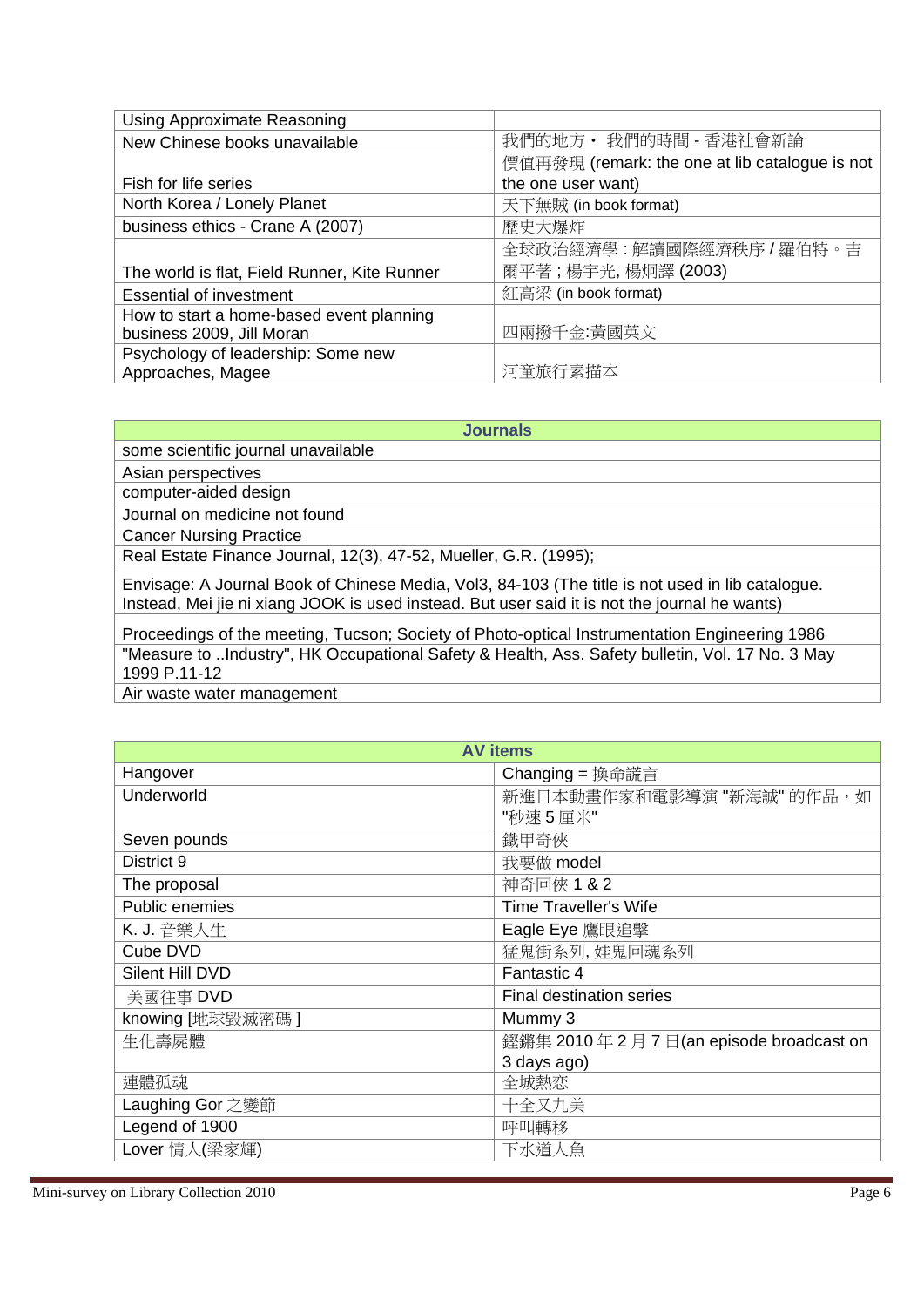| $\sim$<br>$\overline{\phantom{a}}$ | .<br>$\sim$ $\sim$<br>- -<br>. .<br>the contract of the contract of the |
|------------------------------------|-------------------------------------------------------------------------|
|                                    | 風<br>士尸<br>学                                                            |

| <b>Reference</b>                     |
|--------------------------------------|
| Pocket atlas of radiographic anatomy |
| Ref. book not enough                 |

# 2. Textbook

11 comments were recorded regarding textbooks. User indicated that there were not enough textbooks and preferred e-textbooks in the library.

| User recommended Library to transfer 1-2 copies to RES coll. as all the copies & editions in CIR coll. |  |  |  |  |  |
|--------------------------------------------------------------------------------------------------------|--|--|--|--|--|
| are totally checked out. (Fundamentals of Applied Electromagnetic/ QC670 .U43 or QC760 .U49).          |  |  |  |  |  |
| Textbook not enough usually loan out.                                                                  |  |  |  |  |  |
| textbooks always on loan                                                                               |  |  |  |  |  |
| Not enough copies for titles recommended by professor                                                  |  |  |  |  |  |
| not easy to borrow books for class                                                                     |  |  |  |  |  |
| All course reference are checked out                                                                   |  |  |  |  |  |
| not enough copy for textbook                                                                           |  |  |  |  |  |
| textbooks are all checked out; Display of book cover/jacket on library catalogue is preferred          |  |  |  |  |  |
| textbooks are all checked out                                                                          |  |  |  |  |  |
| prefer e-copy for textbook                                                                             |  |  |  |  |  |
| Text books are fully loan out.                                                                         |  |  |  |  |  |

## 3. Not enough copy

User complained not enough copies in the library for circulation.

| 6 out of 7 books are on loan already             |
|--------------------------------------------------|
| All 5 required titles are not available for loan |
| books sometimes loan out                         |
| Hot item always on loan.                         |
| always check-out, single copy is not enough      |
| 林彪日記 / 舒雲 on loan - still not available          |
| not enough copies in shelves                     |
| half user requested books are on loan            |
| books sometimes on loan                          |
| not enough copies in library                     |
| 2 out of 3 requested item are on loan            |
| all 3 required items have been loaned out        |

## 4. Subject disciplines

User wanted more new edition books on education, psychology and textile.

| Comment: wants more books talking about 杜琪峰                                                        |
|----------------------------------------------------------------------------------------------------|
| Some books on child education & music unavailable.                                                 |
| Sociology is most enough in PolyU Lib.                                                             |
| to subscribe more journals on education & psychology; have to request them from other institutions |
| Books on knit wear/knitting are not up-to-date; have to look for these books at PageOne            |
| not enough book on subject like Education                                                          |
|                                                                                                    |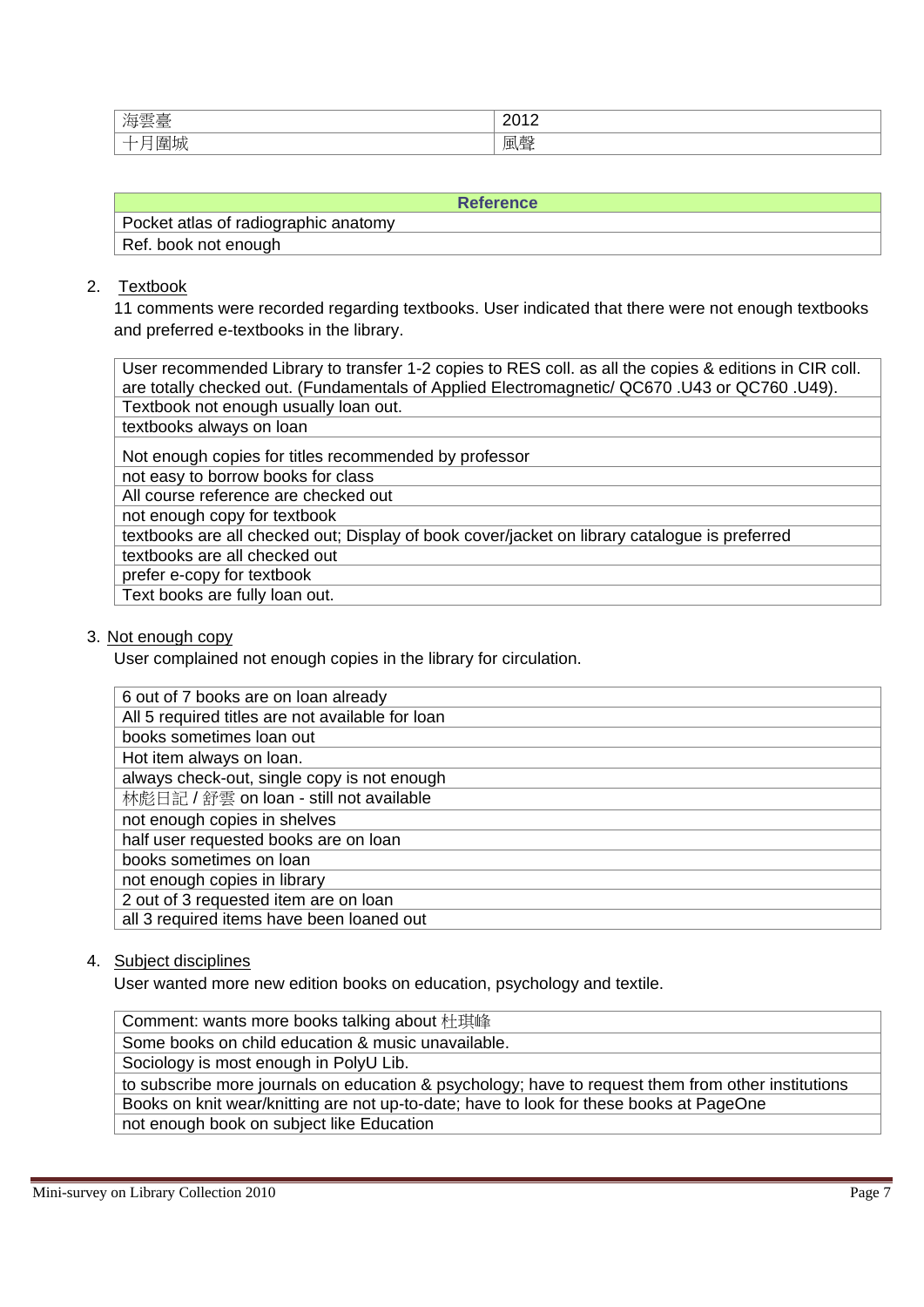### 5. Loan Policy

Extend the reserve books loan period to 2 weeks and reduce the loan period of requested books.

如果本書已有很多人 Hold, 還借一個月太長了

User comments that Library should keep some copies of study pack of ACCA in RES instead all copies are located in CIR as users need to wait for a long time. Reserve book - Loan period is suitable for 2 weeks.

#### 6. Audio-visual Collection

AV materials can be operated on open shelf, and 3 people can use the group viewing room.

very little 小品電影 for studies

library 很少恐怖片, record 裏的 subject 沒有細分為愛情, 恐怖 等, 不能依這分類去找, 不方便 電影資料豐富, 大部份電影 library 都有

The minimum number of users for using the group viewing room in MS should be 3 instead of 4. Movies: Open shelf Movie' loan period: 5- 7 days, 1 time renew

display more new DVDs on shelves.

#### 7. Journals

Some journals are not enough

8. Library Catalogue

查書系統不太好用,花很多時間瀏覽,建議結果以分類顯示

the interface for searching catalogue is not user-friendly. Library's web page looks complicated. The user prefers SuperCat as it provides a convenient way to find books Display of more DVD movie cover on library catalogue is preferred

9. Request on e-copy

More e-copies of the library materials were requested by users.

| $\vert$ e-copy not available |  |  |
|------------------------------|--|--|
|                              |  |  |

User wants e-copy but it is not available

Some journals do not have e-copy for the back issues, e.g. Environment & Planning A, 1991, vol23 more e-copy is preferred as most books needed are already checked out

#### 10. Edition problem

Users requested the latest edition of books.

Human Resource Management update edition 比較少

Printing 的書較舊

some nursing titles not updated

Some editions are not updated in-time

not enough copy for the latest edition book

Some computer books are not up-to-date, e.g. books on Microsim